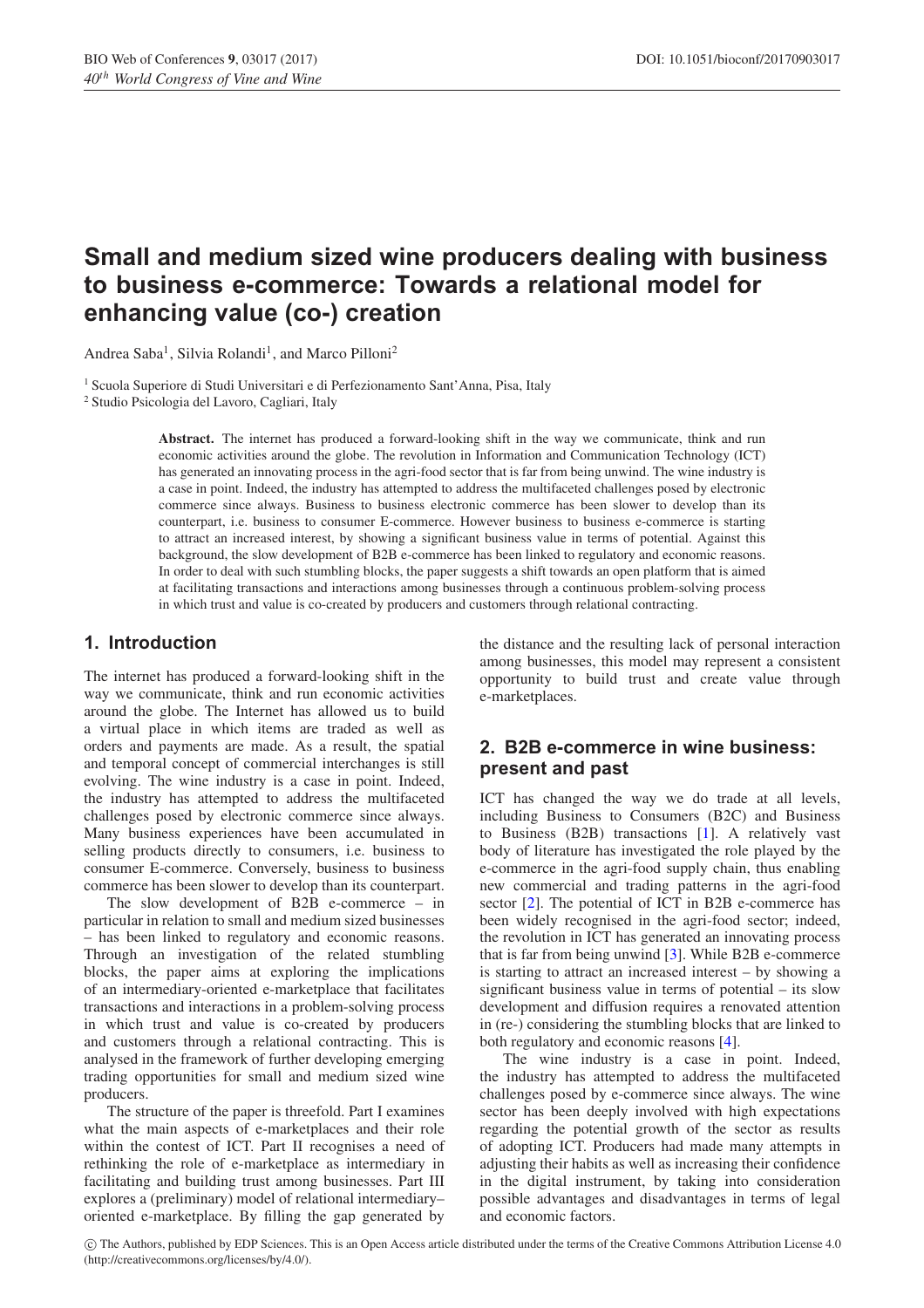In this framework, the development of e-marketplace has been considered in the literature as a corner-stone in the global process of improving ICT for building more efficient business models [\[5](#page-3-4)]. E-marketplaces have played (and are continuing to play) an important role in boosting the e-business world.

In the scientific literature, several scholars have devoted huge efforts in exploring definitions for electronic marketplace [\[6](#page-4-0)]. This consistently reflects the evolution that has involved e-marketplaces over the years [\[7\]](#page-4-1). By focusing on their unique characteristic of being able to bring multiple buyers and sellers together in one virtual market space, the present paper consider an e-marketplace as an open platforms that is aimed at facilitating transactions and interactions among businesses [\[8](#page-4-2)]. In doing this, e-marketplace may enable both economy of scale and economy of scope.

#### **2.1. E-commerce and its (legal) geographical boundaries**

At first sight e-marketplace – and generally speaking, the entire e-commerce sector – may give the perception of eliminating the usual geographic boundaries. Indeed, it seems that the Internet may be considered as a unique and exceptional *unicum* of buyers and sellers that act in the same and infinite space. One of the consequences of this representation is the idea associated to the possible elimination of intermediaries, thus resulting in cutting costs – particularly for small and medium-sized businesses that may concretely access potentially unlimited markets with a higher profit margin.

The real world, however, suggests something different. When dealing with e-commerce, geographical boundaries exist. A real product, in our case wine, is physically shipped from one country to another one after finalising the purchase over the Internet. Therefore, the online transaction will be subject to all the possible issues that usually affect international trades. This implies that import and export regulations as well as food laws have to be considered. Consequently, the regulatory framework assumes a main relevance to determine the expansion and the success of the wine e-commerce.

Before the discussion moves to the regulatory issues, one preliminary aspect is worth to be further explored. The wine is a product to which not only import/export regulation applies, but also a (legal) awareness has been paid as a result of being destined to human consumption. Therefore, the regulatory burden rises considerably if compared to other items, such as clothes for example, due to the health issues of drinking wine. The health concerns are considered both in terms of consequent diseases and direct [\[9\]](#page-4-3), and indirect effects [\[10\]](#page-4-4).

The complex and indissoluble twine of legislations has been listed in relation to different areas, accordingly to the relevant literature [\[11](#page-4-5)]. Examples are specifically provided in relation to the EU legislation on wine export from non-EU countries to EU countries.

a. *Taxation systems*. It should be taken into consideration when deciding to export wine, in particular different rules regulating the tax system may considerably differ from country to country. In Europe, for example, the VAT rate can change among Member States as a uniform VAT system does not exist [\[12\]](#page-4-6);

- b. *Tariffs*. These include a wide range of expenses that need to be managed when dealing with certain countries [\[13\]](#page-4-7). In Europe, a specific database, called the 'TARIC', is provided in order to allow interested companies to find out the amount of the tariffs [\[14\]](#page-4-8);
- c. *Licensing*. In order to export products in certain countries, producers should be aware of the existing regulation about licensing, i.e. a specific licence may be required to import wine [\[15](#page-4-9)];
- d. *Labelling*. While the content of the labels may change over time, a producer that is willing to export to different countries should be confident with labelling legislation, thus considering different labels in compliance with the legal provisions. This part includes also Geographical Indications and other certification schemes, such as the organic certification process [\[16](#page-4-10)]. The EU regulatory framework is particularly stringent, i.e. Regulation 1169/2011 in combination with the implementing rules provided under the Regulation 607/2009 [\[17](#page-4-11)];
- e. *Controls*. As previously mentioned, wine represents a good that could affect the consumer health; therefore, countries may establish different control system considering the fact that substances might be admitted in one country and not in others. In Europe, the Commission Regulation 555/2008 lays down implementing rules regarding, *inter alia*, certification and analysis report requirements [\[18](#page-4-12)]. Furthermore, Regulation 606/2009 specifies the oenological practices authorized in the EU [\[19\]](#page-4-13).

#### **2.2. Stumbling blocks**

The wine sector has been traditionally influenced to a great extent by a number of long-established trading patterns and common habits in building business relationship. In particular, intermediaries have played an essential role in aggregating needs of buyers and producers, thus consolidating long-term relationship, personal commitment and trust among them [\[20](#page-4-14)]. This clashes with the risk and uncertainty involved in an environment in which all these patterns are less perceivable [\[21](#page-4-15)]. As illustrated in the literature, such patterns result in a higher perceived information asymmetry among parties in an e-business in which the transactions are carried out in an environment with only *virtual* relations – that is, an e-environment. More easily, it may give room for opportunistic behavior. Information asymmetry affects all the points that characterise the electronic transaction: product, buyer-and-seller relationships and market environment [\[22\]](#page-4-16).

In the literature, three key areas of concern have been identified in taking the decision to adopt an electronic marketplace: (1) market blocks; (2) organizational blocks; and, (3) socio-cultural blocks [\[23](#page-4-17)]. Such areas of concern represent stumbling blocks in the choice of small and medium-sized producers of using an electronic marketplace in their own business to business relationships. Such blocks has been further strengthen by a generalized lack of knowledge and skills in adopting an ICT tool, while the information asymmetry increases the resulting perceived risk [\[24\]](#page-4-18).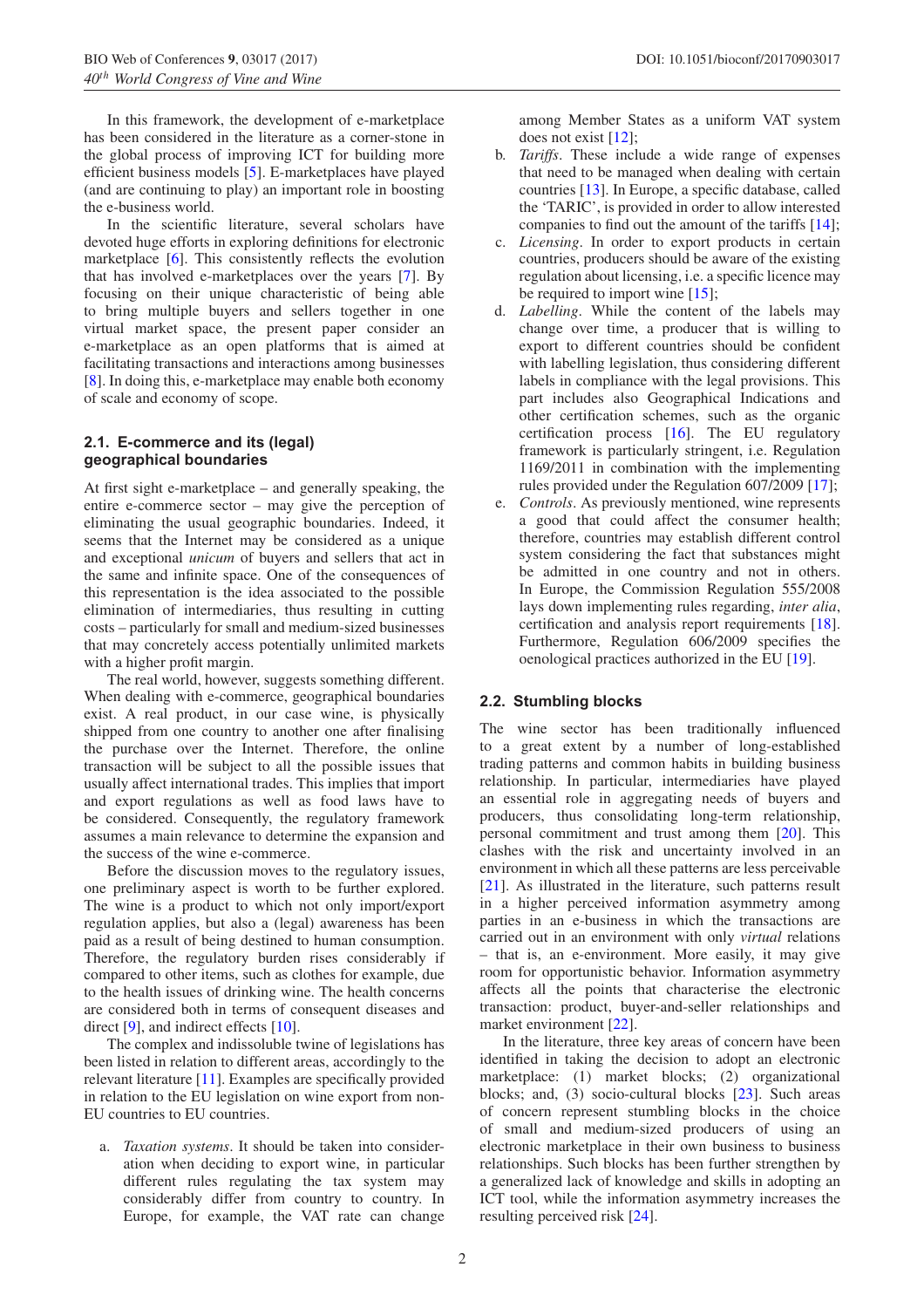<span id="page-2-0"></span>

Figure 1. Intermediary reinforcing cycle [\[28\]](#page-4-19).

# **3. Rethinking the role of intermediaries**

While ICT has had the ambition of carrying out a disintermediation of (nearly) all the economic sectors, they are boosting intermediation in a different form that does not match with traditional categories [\[25](#page-4-20)]. An intermediary is valuable in consideration of its beingin-between nature  $[26]$  $[26]$ . The proposal, here, consists in a call for an intermediary oriented e-marketplace. Intermediaries are best situated to aggregate the needs of different and eventually heterogeneous groups of customers in purchasing products. Conversely, producers have a range of needs that include negotiation, transaction settling, pre- and post-sale assistance, advertising and logistics. An intermediary may provide an augmented value for producers by bundling such needs. This results in an intermediary that gathers knowledge while serving the interrelated needs of customers and producers [\[27](#page-4-22)]. Indeed, the intermediary-oriented e-marketplace becomes the best-informed player in business to business e-relationship. Being able to solve customer problems, it will be able to solve producer problems.

As illustrated in Fig. [1,](#page-2-0) this creates a mutually reinforcing cycle in which intermediaries give context to the information gained. This creates a competence based framework in which intermediaries may be considered as facilitator and 'complementors' to the producer [\[29\]](#page-5-0). Such a cycle will continue its problem-solving process by following the evolutionary movement of ICT. In this scenario, an e-marketplace acts as an intermediary in facilitating electronic transactions and enhancing the intangible asset of trust among businesses [\[30\]](#page-5-1). Indeed, such an intermediary-oriented e-marketplace may reduce uncertainties and risks through information sharing and problem solving; thus, limiting information asymmetry and the resulting transaction costs.

# **4. Towards a relational e-marketplace: A way to enhance value (co-)creation?**

A shift is suggested towards an open platform that is aimed at facilitating transactions and interactions among

<span id="page-2-1"></span>

**Figure 2.** Relational intermediary-oriented model.

businesses through a continuous problem-solving process in which trust and value is co-created by producers and customers through a relational contracting – as illustrated in Fig. [2.](#page-2-1)

While a comprehensive model around the many implications that are involved is too pretentious for this paper, the aim, here, is to contribute to the current discussion by building a common (yet preliminary) understanding of a relational intermediary-oriented model of e-marketplace. In order to discuss the resulting implications, this section will firstly investigate the role played by relational contracting in the model and, secondly, the conceptual framework of value co-creation within which long-term relationships and trust are built.

Relational contracting usually emerges under conditions of uncertainty and complexity, in which a relational contract relies on the trust between parties that enter a contractual relationship in order to work together for a mutual benefit outcome [\[31\]](#page-5-2). Such contractual arrangement is particularly common in business contexts, where flexible relational contracts are essential [\[32](#page-5-3)]. An extensive body of literature exists in the United States on the introduction of a degree of flexibility in contracts and the use of informal sanction to maintain cooperation among business actors [\[33](#page-5-4)]. Based on a qualitative research on business executives, Macaulay found that commercial long-term relationship rarely involves, or are based on, formal written contracts [\[34\]](#page-5-5). The primary motivation is performing contractual obligations consists in preserving reputation of being good business partners on which others may count for future deals.

The relational approach maintains that the contract should be considered as embedded in a specific socioeconomic context. In such perspective, contracting does not occur in a 'social vacuum', but in a 'relational web' [\[35\]](#page-5-6). The temporal dimension of the relationship plays a key role in such understanding [\[36](#page-5-7)]. Accordingly to a commentator, 'emphasis on discrete transactions abstracted from the ongoing relationships in which they occur distorts the character of the transactions and of the relationships themselves' [\[37\]](#page-5-8). The introduction of a relational dimension into the contractual mechanism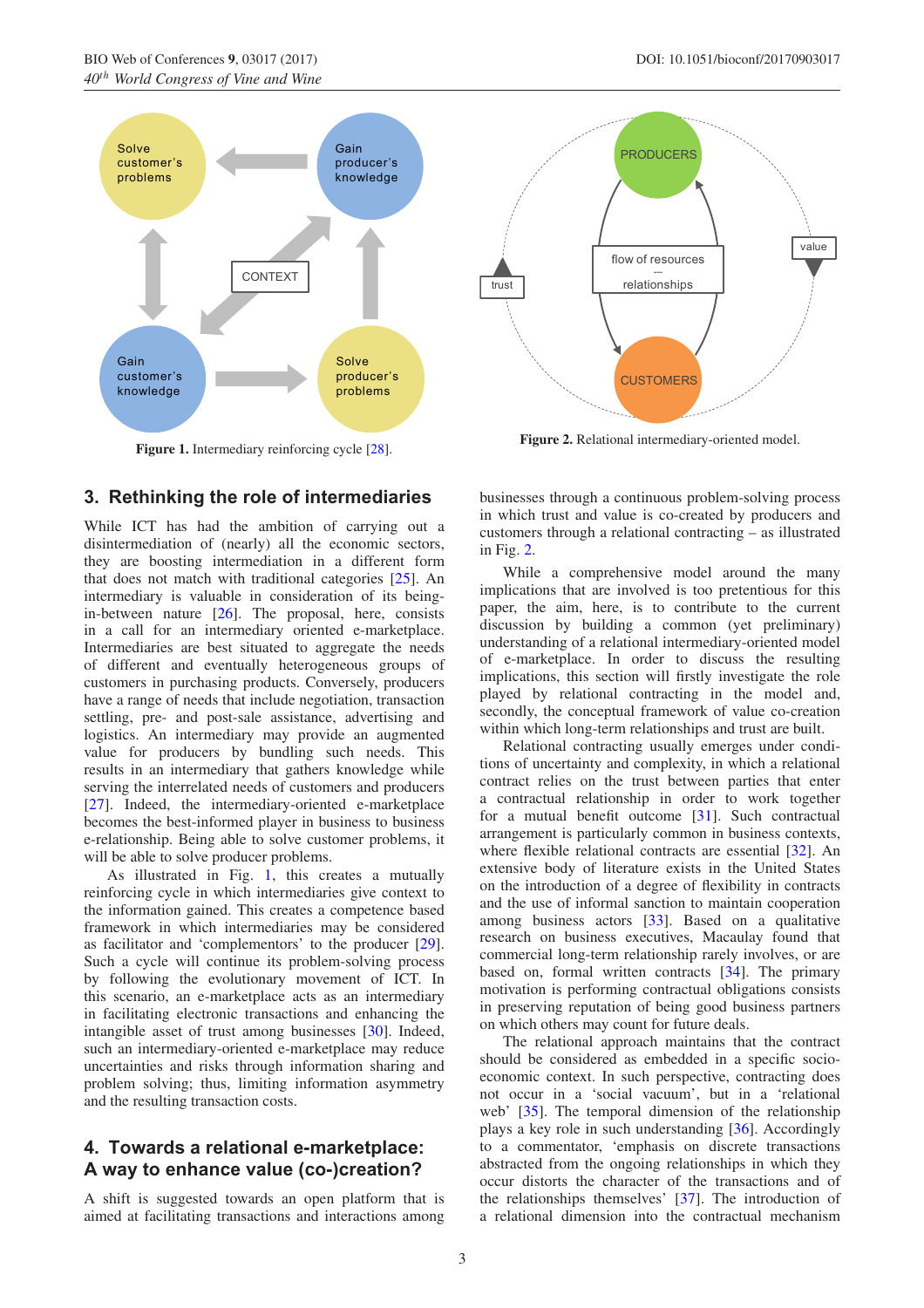has been widely discussed in academia (particularly in the United States) during the last fifty years; indeed, it produced extensive scientific research in the law area and economics studies. Arguably, the understanding of a relational dimension resulted in multiple changes in the way in which legal scholars deal with contractual arrangements, by contributed to some extent to adjust the classical contractual perspective [\[38](#page-5-9)]. Among others, the empirical studies and, more recently, the law and economics perspective have been set as a response to the changes in the understanding of law as a scientific area [\[39\]](#page-5-10).

It is essential to note one of the aspects that plays a key role in such an approach: the contract should be understood as a relational event affected by external influences and internal values that produce ongoing adjustments and assure its progression [\[40\]](#page-5-11). Indeed, the value of solidarity and reciprocity play a key role in a relational approach, also representing a reaction to the individualism involved in classical contracting [\[41](#page-5-12)].

In order to build long-lasting relationships and trust among producers and customers involved in electronic transition, both parties need to interact in the value generation process. Such a long-lasting relationship and trust are created through customer retention [\[42](#page-5-13)]. This is achieved by 'accessing customers in the target market, continuing customer dialogues, and choosing efficient ways in treating them such as personalized treatment' [\[43\]](#page-5-14). However, the lack of direct interaction in e-commerce is considered as an element that may undermine the real possibility of converting customer retention in a long-term relationship [\[44\]](#page-5-15).

In relationship building, a number of interactive activities has been identified in literature: (1) transactional interaction, in which the focus is on the transaction as a central economic activity and in particular the time frame is considered the key aspect; (2) value-added interaction, in which customers are attracted by a relational adjustment and amendment of the products to the needs of the customers; and, (3) collaborative interaction, in which customers and producers are committed in a close collaboration for mutual long-term benefits [\[45\]](#page-5-16). While substantial differences exist among the activities, these processes are considered as related parts that contribute to relationship building [\[46](#page-5-17)].

Customer and producer are closely intertwined during the interaction process. In this line, 'co-creation is regarded as a function of interaction and value creation as direct interactions between value-creating resources and a beneficiary' [\[47\]](#page-5-18). According to the literature, value creation process need to be considered through an interactive perspective under which is possible to investigate how the contribution of different resources are integrated in the process [\[48\]](#page-5-19). By way of interaction, both customers and producers share (and gain new) information, receive advice and build trust [\[49\]](#page-5-20).

Within this framework, the literature has identified interrelated components as useful for a business to build a value co-creation capability: producers need to listen to and engage with their customers, thus becoming able to respond externally through the provision of tools for value co-creation and internally by establishing investment efforts in co-creation structures [\[50](#page-5-21)]. Such components are complementary in relationship building and value co-creation [\[51\]](#page-5-22).

## **5. Conclusion**

While e-marketplaces are considered a corner-stone in developing more efficient business models and boosting the e-business world, a number of stumbling blocks – both economic and regulatory – are identified as reasons of its slow development in business to business relationships. Against this background, the wine industry is a case in point. At first sight e-marketplace may give the perception of eliminating the usual geographic boundaries. However, such an e-environment and the relating lack of personal interaction increase the risks and uncertainty involved. In this line, information asymmetries between producers and customers have been recognised as affecting all the point in the electronic transaction.

A shift has been suggested towards an open platform that facilitates transactions and interactions among businesses through a continuous problem-solving process in which trust and value is co-created by producers and customers through a relational contracting. In a relational intermediary-oriented model, e-marketplace acts as an intermediary in facilitating electronic transactions and enhancing the intangible asset of trust among businesses. Such a model may reduce uncertainties and risks through information sharing and problem solving; thus, limiting information asymmetry and the resulting transaction costs.

#### <span id="page-3-0"></span>**References**

- [1] See, among others, Z. Andreopoulou and others, *Typology for e-business activities in the agricultural sector*, International Journal of Business Information Systems, 3 (2008)
- <span id="page-3-1"></span>[2] For a comprehensive overview, see Y. Zeng and others, *E-commerce in Agri-food Sector: A Systematic Literature Review*, The International Food and Agribusiness Management Review (2017). A fascinating contribution has been recently provided by the research findings achieved by the EU Project 'E-Trust - Building trust for quality assurance in emerging markets for food chains', funded under the EU Sixth Framework Programme. See M. Fritz and others, *Commercio elettronico per la dinamica delle catene agro-alimentari internazionali: un'analisi del potenziale*, Working Paper DEIAgraWP-08-006
- <span id="page-3-2"></span>[3] See, *inter alia*, M. Fritz, T. Hausen, G. Schiefer, *Developments and Development Directions of Electronic Trade Platforms in US and European Agri-Food Markets: Impact on Sector Organization*, International Food and Agribusiness Management Review, 7 (2004)
- <span id="page-3-3"></span>[4] Among others, see J. Henderson and others, *Adoption of Internet strategies by agribusiness firm*, International Food and Agribusiness Management Review, 8 (2005); and, N. Leroux, S. Wortman, D. Mathias, *Dominant factors impacting the development of business-to-business (B2B) e-commerce in agriculture*, International Food and Agribusiness Management Review, 4 (2001)
- <span id="page-3-4"></span>[5] See M. Canavari, M. Fritz, G. Schiefer, *Food Supply Networks. Trust and E-business* (CABI, Wallingford, 2016). See also T. Skjøtt-Larsen, H. Kotzab, M. Grieger, *Electronic marketplaces and supply chain relationships*, Industrial Marketing Management, 32 (2003)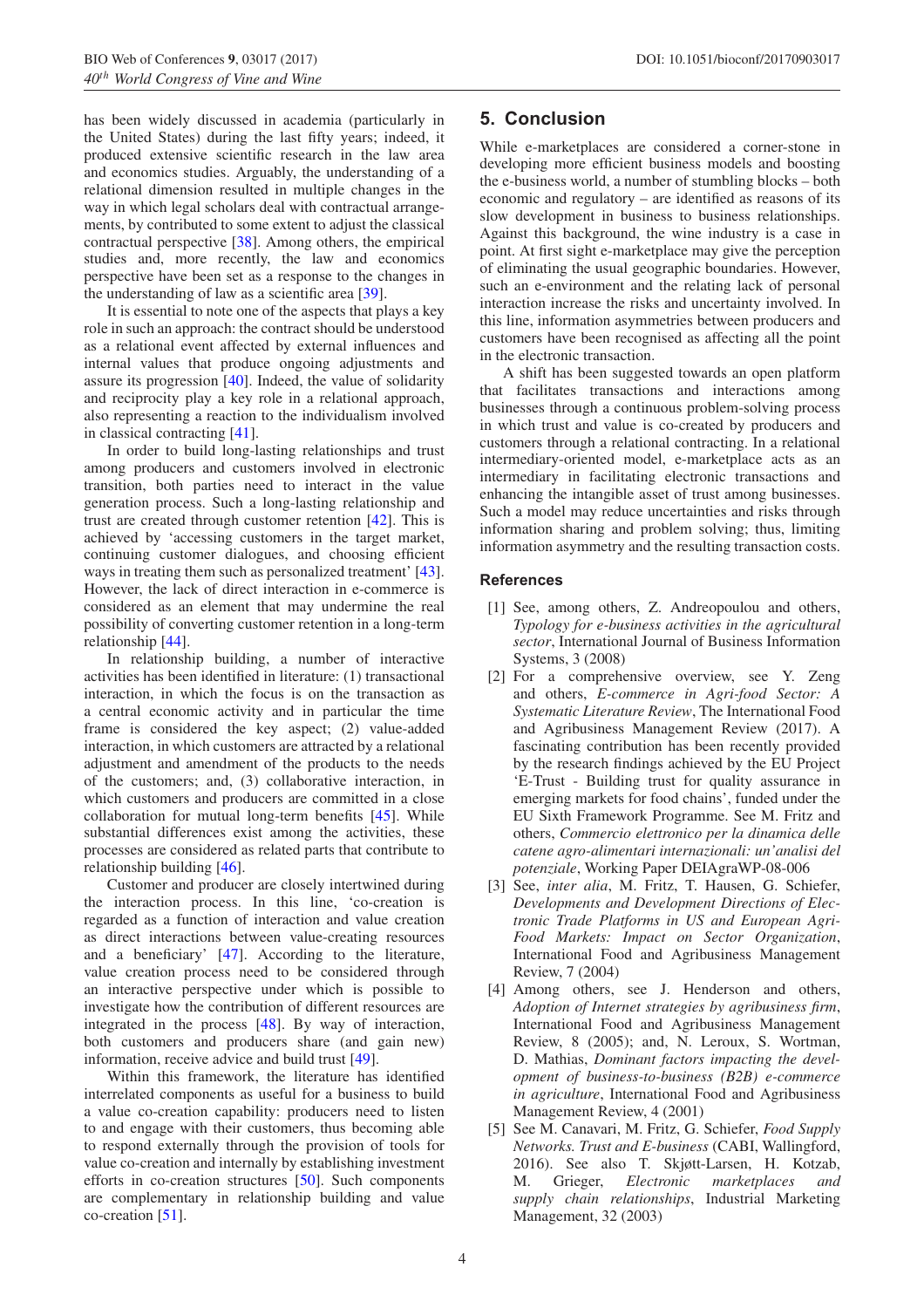- <span id="page-4-0"></span>[6] See, among other, T.Y. Eng, *The role of e-marketplaces in supply chain management*, Industrial Marketing Management, 33 (2004); M. Grieger, *Electronic marketplaces: a literature review and a call for supply chain management research*, European Journal of Operational Research, 144 (2003); M. Grieger, *An empirical study of business process across Internet-based electronic marketplaces. A supply-chain management perspective*, Business Process Management Journal, 10 (2004); C. Standing, S. Standing, *The relationship between electronic marketplace strategy and structure*. In: C. Standing, (ed.), *Electronic Markets - Benefits, Costs and Risks* (Palgrave Macmillan, Basingstoke, 2009)
- <span id="page-4-1"></span>[7] See M. Canavari, M. Fritz, G. Schiefer, *Food Supply Networks. Trust and E-business* (CABI, Wallingford, 2016)
- <span id="page-4-2"></span>[8] See, among others, H.H. Holzmuller, J. Schluchter, *Delphy studies about the future of B2B marketplaces in Germany*, Electronic Commerce Research and Applications, 1 (2002)
- <span id="page-4-3"></span>[9] An example regarding direct effects may be linked to an improper content of the product that can cause side effects to the consumers, such as intoxication
- <span id="page-4-4"></span>[10] An example regarding the indirect effects is the addiction that might arise from an exaggerate consumption of wine
- <span id="page-4-5"></span>[11] The identification of different areas with subdivisions is very well presented in the contribution given by S.A. Hincliffe, *Trademarks, GIs, and Commercial Aspects of Wine Distribution Agreements*, Journal of Food Law & Policy, 10 (2014)
- <span id="page-4-6"></span>[12] A complete list of VAT rates applicable can be found at http://ec.europa. eu/taxation customs/resources/documents/ taxation/vat/how\_vat\_works/rates/vat\_ rates en.pdf. Accessed 10 April 2017
- <span id="page-4-7"></span>[13] An example is represented by Europe
- <span id="page-4-8"></span>[14] For more information, see the database at http:// ec.europa.eu/taxation customs/dds2/ taric/taric consultation.jsp. Accessed 10 April 2017
- <span id="page-4-9"></span>[15] A number of specific examples exists that are applicable to EU Member States. It is also worth mentioning the ongoing debate in the United States regarding the fact whether it is legal or not to sell wine, over the Internet, without a licence to the States where a licence is required. See J.A. Tanford, *E-commerce in Wine, Journal of Law, Economics and Policy*, 3 (2007); and, V. H. Jones, *Put a Cork in it: the Use of H.R. 1161 to end Direct Wine Shipping throughout the States once and for All*, Journal of Food Law & Policy, 8 (2012)
- <span id="page-4-10"></span>[16] See S.A. Hinchliffe, *Trademarks*, *GIs, and Commercial Aspects of Wine Distribution Agreements*, Journal of Food Law and Policy, 10 (2014)
- <span id="page-4-11"></span>[17] See Regulation (EU) No 1169/2011 of the European Parliament and of the Council of 25 October 2011 on the provision of food information to consumers, amending Regulations (EC) No 1924/2006 and (EC) No 1925/2006 of the European Parliament and

of the Council, and repealing Commission Directive 87/250/EEC, Council Directive 90/496/EEC, Commission Directive 1999/10/EC, Directive 2000/13/EC of the European Parliament and of the Council, Commission Directives 2002/67/EC and 2008/5/EC and Commission Regulation (EC) No 608/2004, OJ L 304 [2011]; and, Commission Regulation (EC) No 606/2009 of 10 July 2009 laying down certain detailed rules for implementing Council Regulation (EC) No 479/2008 as regards the categories of grapevine products, oenological practices and the applicable restrictions, OJ L 193 [2009]

- <span id="page-4-12"></span>[18] See article 41, Commission Regulation (EC) No 555/2008 of 27 June 2008 laying down detailed rules for implementing Council Regulation (EC) No 479/2008 on the common organisation of the market in wine as regards support programmes, trade with third countries, production potential and on controls in the wine sector, OJ L 170 [2008]
- <span id="page-4-13"></span>[19] See Commission Regulation (EC) No 606/2009 of 10 July 2009 laying down certain detailed rules for implementing Council Regulation (EC) No 479/2008 as regards the categories of grapevine products, oenological practices and the applicable restrictions, OJ L 193 [2009]
- <span id="page-4-14"></span>[20] Among others, see E. Pignatti and others, *Nuove dinamiche nel commercio dei prodotti agroalimentari: resistenze all'adozione dell'e-commerce nelle relazioni B2B*, Working Paper DEIAgraWP-08-005 (2008)
- <span id="page-4-15"></span>[21] See M. Fritz, M. Canavari, *Management of perceived e-business risks in food-supply networks: e-trust as prerequisite for supply-chain system innovation*, Agribusiness, 24 (2008)
- <span id="page-4-16"></span>[22] See M. Canavari, M. Fritz, G. Schiefer, *Food Supply Networks. Trust and E-business* (CABI, Wallingford, 2016)
- <span id="page-4-17"></span>[23] See, *inter alia*, E. Pignatti and others, *Nuove dinamiche nel commercio dei prodotti agroalimentari: resistenze all'adozione dell'e-commerce nelle relazioni B2B*, Working Paper DEIAgraWP-08-005 (2008)
- <span id="page-4-18"></span>[24] See M. Canavari, M. Fritz, G. Schiefer, *Food Supply Networks. Trust and E-business* (CABI, Wallingford, 2016)
- <span id="page-4-20"></span>[25] See P. Anderson, E. Anderson, *The New E-Commerce Intermediaries*, MIT Sloan Management Review (Summer, 2002)
- <span id="page-4-21"></span>[26] Compare with S. Wang, N. Archer, *Business-tobusiness collaboration through electronic marketplaces: an exploratory study*, Journal of Purchasing & Supply Management, 13 (2007)
- <span id="page-4-22"></span>[27] Among others, see M. Kourgiantakis, E. Petrakis, *Modelling B2B E-marketplace: the role of intermediaries*, Work supported by the Greek Ministry of Development, General Secretariat of Research and Technology under the Operational Programme Competitiveness (PENED, 2007)
- <span id="page-4-19"></span>[28] This figure is based on the research carried out in P. Anderson, E. Anderson, *The New E-Commerce Intermediaries*, MIT Sloan Management Review (Summer, 2002)